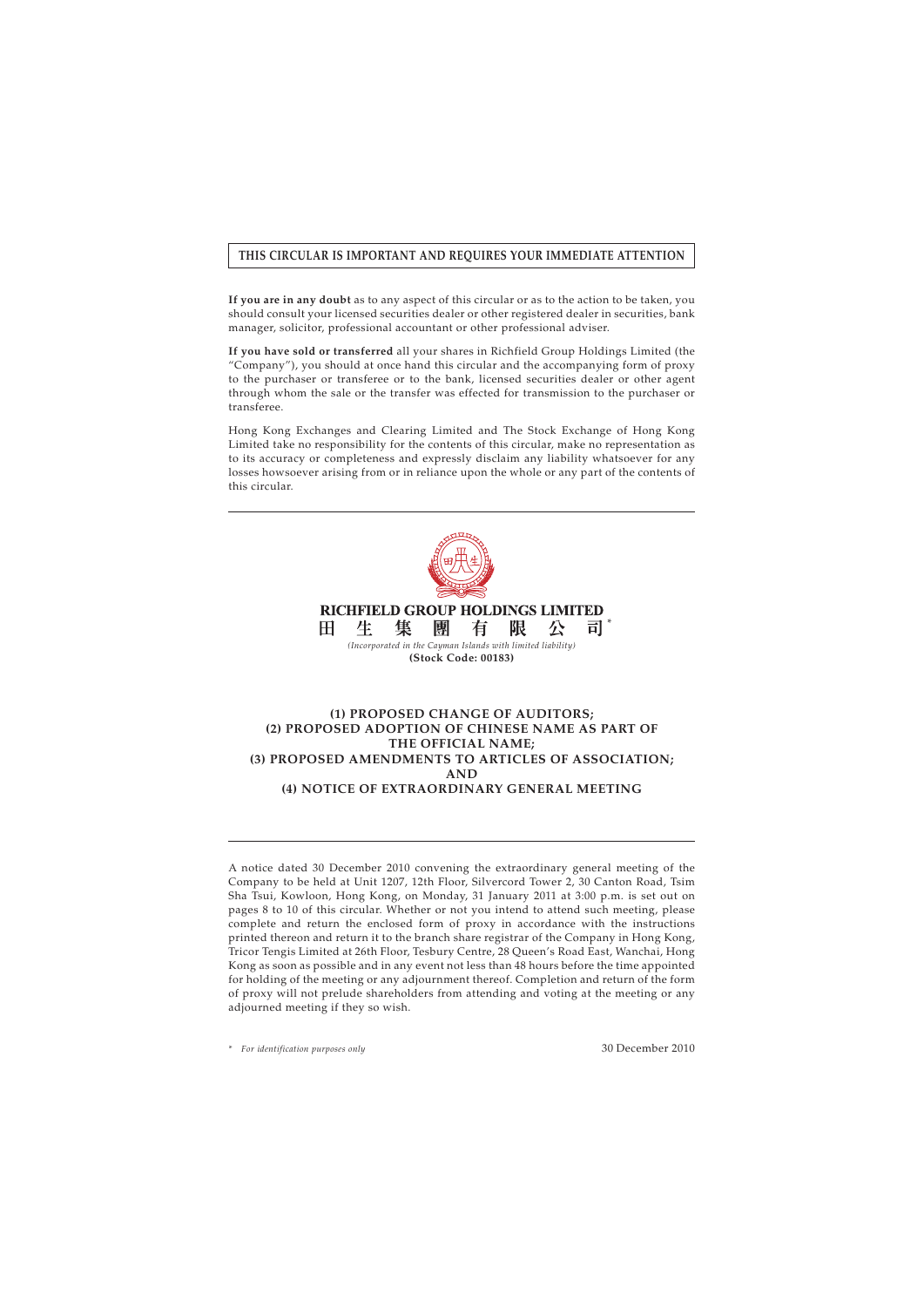# **CONTENTS**

### *page*

| LETTER FROM THE BOARD                                          |                |
|----------------------------------------------------------------|----------------|
|                                                                | 3              |
|                                                                | $\overline{4}$ |
| Proposed Adoption of Chinese Name as part of the official name | $\overline{4}$ |
| Proposed amendments to Articles of Association                 | 5              |
|                                                                | 6              |
|                                                                | 7              |
|                                                                | 7              |
|                                                                | 7              |
|                                                                | 8              |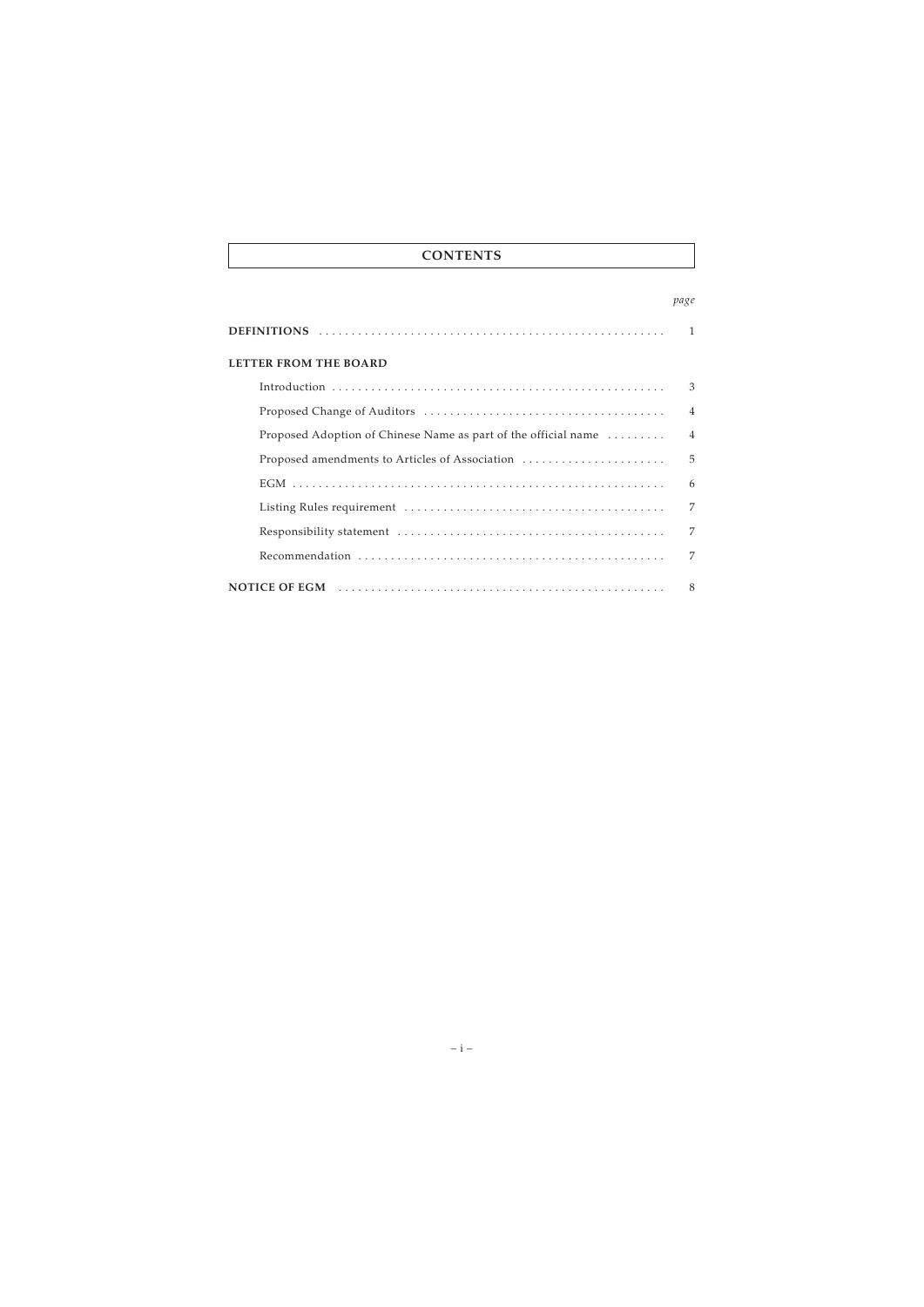# **DEFINITIONS**

*In this circular, unless the context otherwise requires, the following expressions shall have the following meanings:*

| "Adoption of Chinese Name" | the proposed name change of the Company (i) from<br>"Richfield Group Holdings Limited" to "Richfield<br>Group Holdings Ltd" and subsequently (ii) from<br>"Richfield Group Holdings Ltd" to "Richfield Group<br>Holdings Limited 田生集團有限公司"                                                                                             |
|----------------------------|----------------------------------------------------------------------------------------------------------------------------------------------------------------------------------------------------------------------------------------------------------------------------------------------------------------------------------------|
| "Articles of Association"  | the articles of association of the Company, and<br>"Article" shall mean an article of the articles of<br>association of the Company                                                                                                                                                                                                    |
| " $BDO"$                   | BDO Limited, being the proposed new auditors of the<br>Group                                                                                                                                                                                                                                                                           |
| "Board"                    | the board of Directors                                                                                                                                                                                                                                                                                                                 |
| "Change of Auditors"       | the resignation of JBPB as auditors of the Group and<br>the proposed appointment of BDO as auditors of the<br>Group following the resignation of JBPB upon the<br>approval of the Shareholders by an ordinary<br>resolution at the EGM and to hold office until the<br>conclusion of the next annual general meeting of the<br>Company |
| "Company"                  | Richfield Group Holdings Limited, a company<br>incorporated in the Cayman Islands with limited<br>liability and the Shares of which are listed on the main<br>board of the Stock Exchange                                                                                                                                              |
| " $Directory$              | the director(s) of the Company                                                                                                                                                                                                                                                                                                         |
| "EGM"                      | the extraordinary general meeting of the Company to<br>be held at Unit 1207, 12th Floor, Silvercord Tower 2, 30<br>Canton Road, Tsim Sha Tsui, Kowloon, Hong Kong on<br>Monday, 31 January 2011 at 3:00 p.m. (or any<br>adjournment thereof), notice of which is set out on<br>pages 8 to 10 of this circular                          |
| "Group"                    | the Company and its subsidiaries from time to time                                                                                                                                                                                                                                                                                     |
| "J $BPB$ "                 | JBPB & Co (formerly known as Grant Thornton Hong<br>Kong), being the existing auditors of the Group                                                                                                                                                                                                                                    |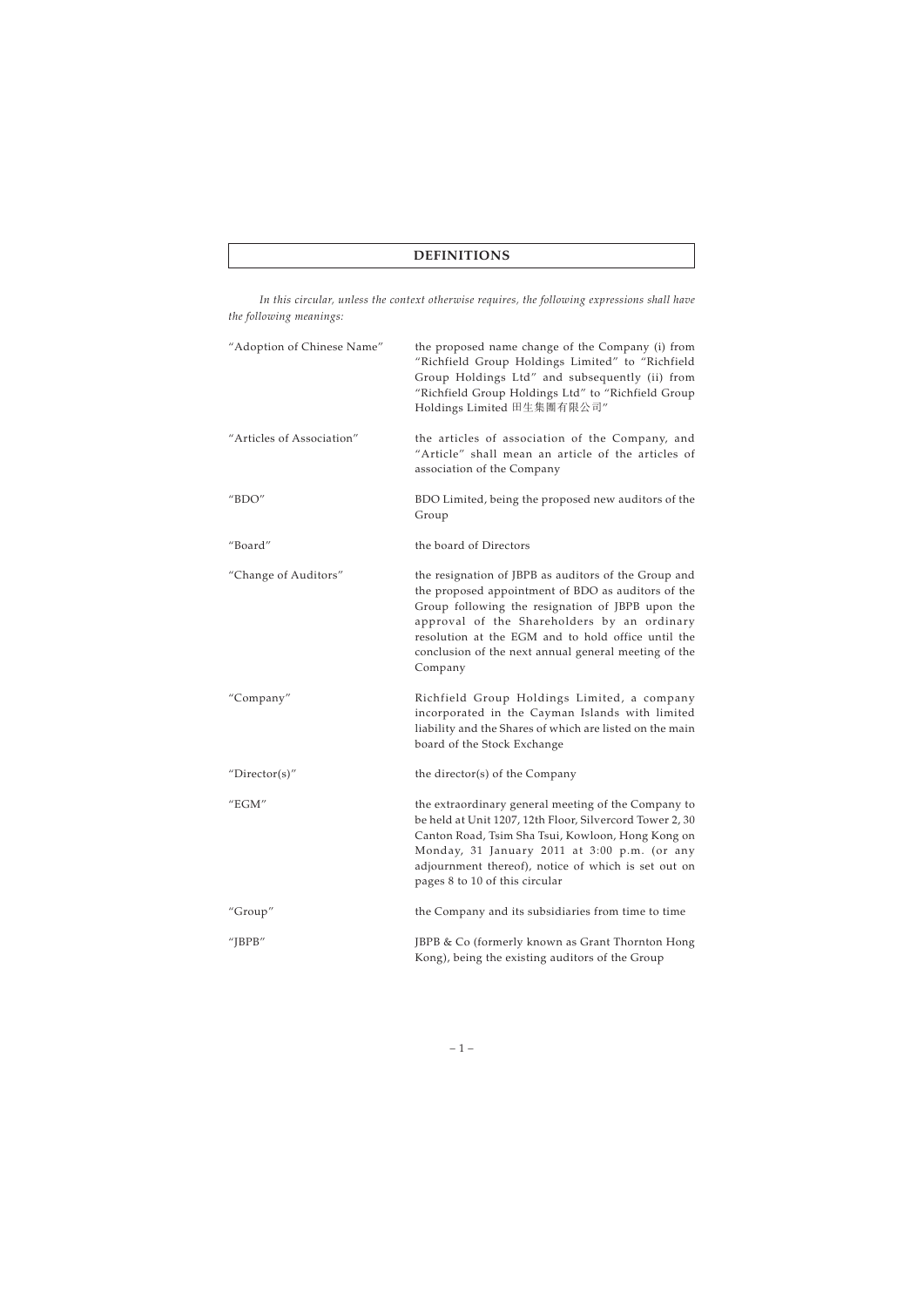# **DEFINITIONS**

| "Hong Kong"      | the Hong Kong Special Administrative Region of the<br><b>PRC</b>                                                                             |
|------------------|----------------------------------------------------------------------------------------------------------------------------------------------|
| "Listing Rules"  | the Rules Governing the Listing of Securities on the<br>Stock Exchange                                                                       |
| "PRC"            | the People's Republic of China (for the purpose of this<br>circular, excluding Hong Kong, Macau Special<br>Administrative Region and Taiwan) |
| "Share $(s)$ "   | ordinary share(s) of HK\$0.01 each in the capital of the<br>Company                                                                          |
| "Shareholder(s)" | holder(s) of the Shares                                                                                                                      |
| "Stock Exchange" | The Stock Exchange of Hong Kong Limited                                                                                                      |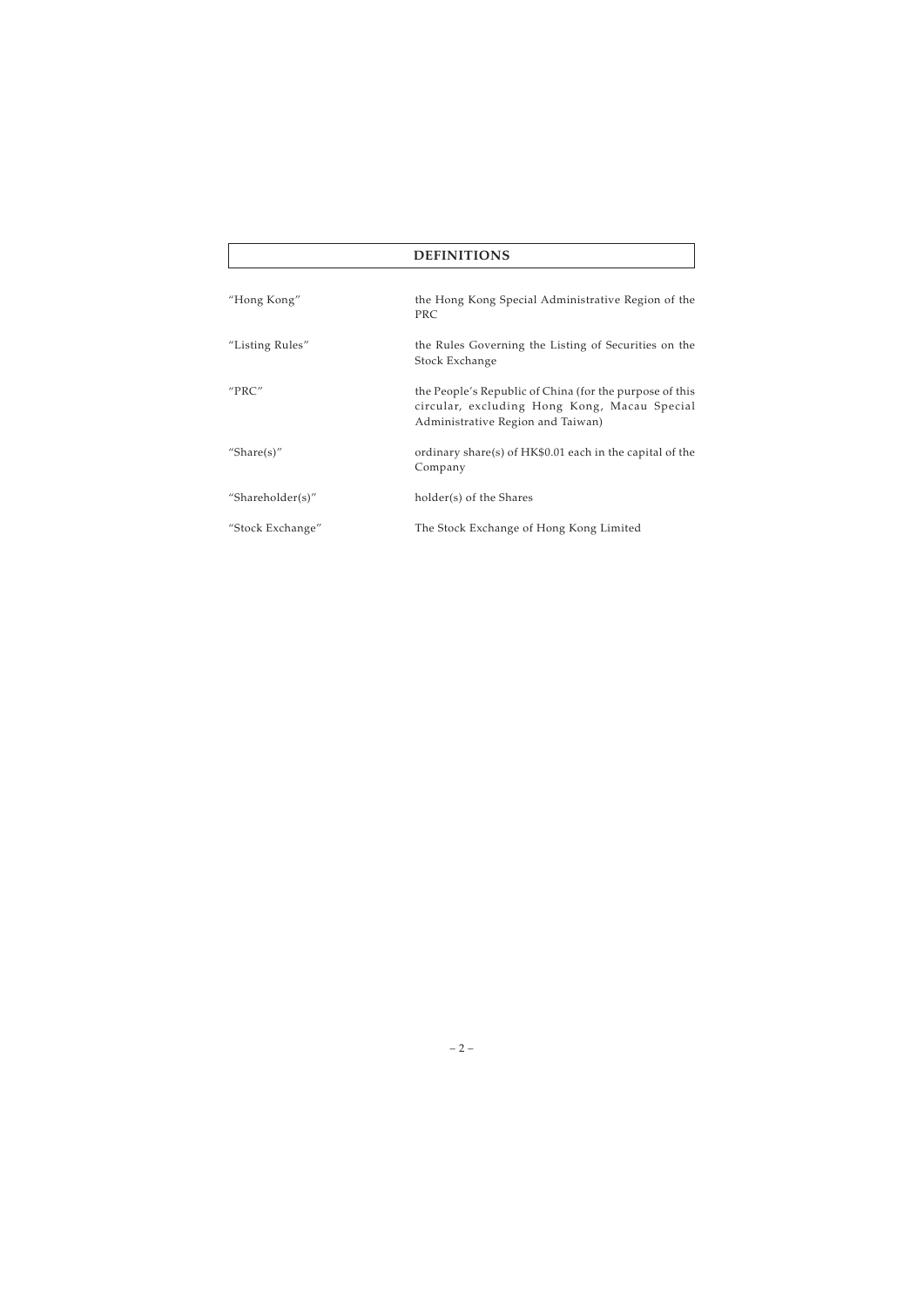

**RICHFIELD GROUP HOLDINGS LIMITED** Ħ. 生 集 團 有 限 八 न्न। \*

*(Incorporated in the Cayman Islands with limited liability)* **(Stock Code: 00183)**

*Executive Directors:* Mr. Pong Wai San, Wilson Mr. Lee Wing Yin

*Non-Executive Director:* Mr. Li Chi Chung

*Independent Non-Executive Directors:* Mr. Koo Fook Sun, Louis Mr. Lai Hin Wing, Henry Mr. Lung Hung Cheuk

*Registered office:* Cricket Square Hutchins Drive P.O. Box 2681 Grand Cayman KY1-1111 Cayman Islands

*Head office and principal place of business in Hong Kong:* Unit 1209, 12/F. Silvercord Tower 2 30 Canton Road Tsim Sha Tsui Kowloon Hong Kong

30 December 2010

*To the Shareholders*

Dear Sir or Madam,

# **(1) PROPOSED CHANGE OF AUDITORS; (2) PROPOSED ADOPTION OF CHINESE NAME AS PART OF THE OFFICIAL NAME; (3) PROPOSED AMENDMENTS TO ARTICLES OF ASSOCIATION; AND (4) NOTICE OF EXTRAORDINARY GENERAL MEETING**

### **INTRODUCTION**

The purpose of this circular is to provide the Shareholders with information in respect of the resolutions to be proposed at the EGM for (i) the Change of Auditors; (ii) the Adoption of Chinese Name; and (iii) the amendments to Articles of Association.

*\* For identification purposes only*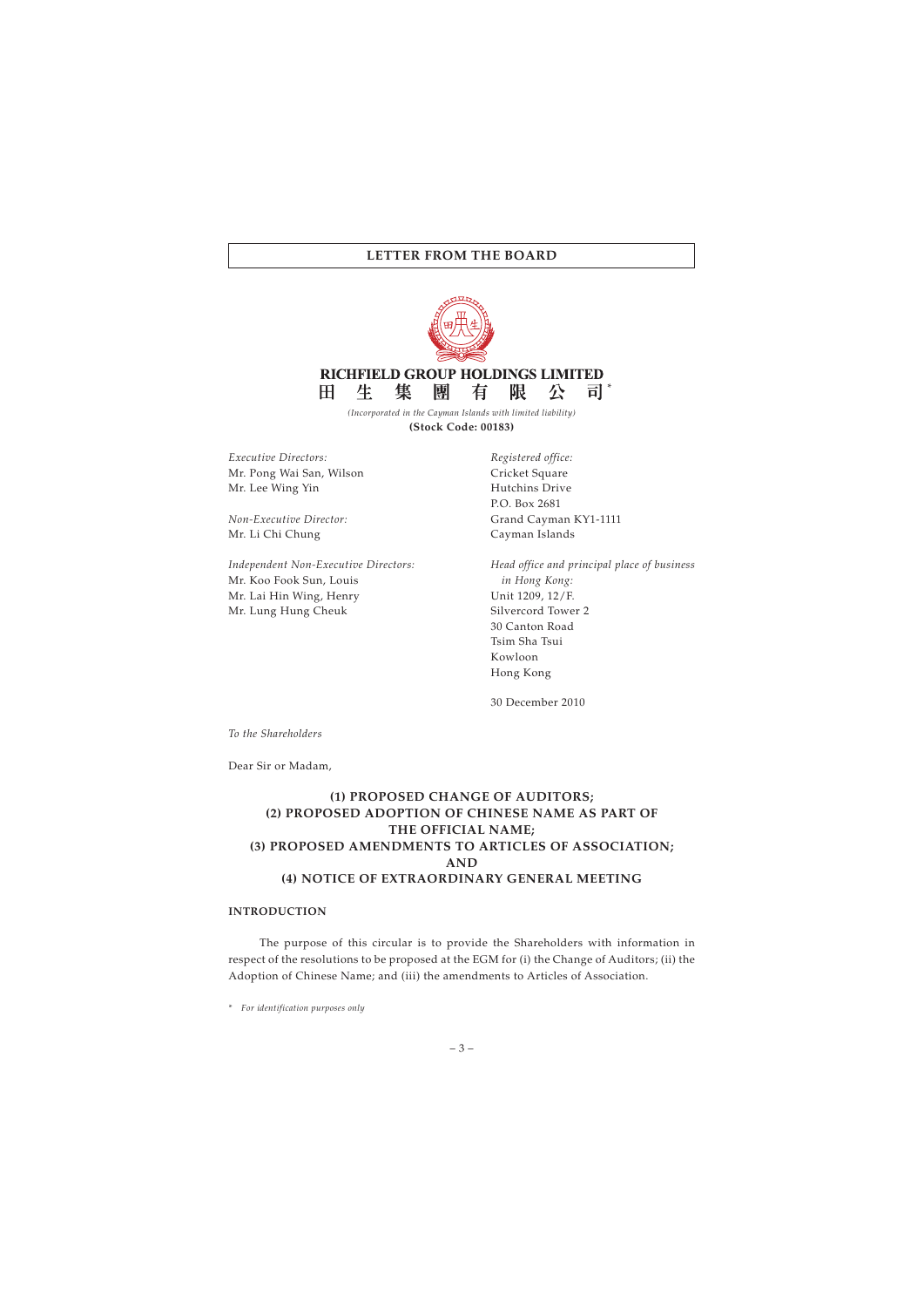#### **PROPOSED CHANGE OF AUDITORS**

Reference is made to an announcement of the Company dated 2 December 2010.

The Board received a letter from JBPB informing they would resign as auditors of the Group with effect on 2 December 2010. The Board proposed to appoint BDO as the new auditors of the Group to fill the casual vacancy following the resignation of JBPB. Pursuant to the Articles of Association, such appointment has to be approved by the Shareholders at the EGM.

The reason for the proposed Change of Auditors is due to a merger of their practices of JBPB with that of BDO, the Hong Kong member firm of the global BDO network. JBPB has confirmed to the Company that there were no circumstances connected with its resignation which it considered should be brought to the attention of the Shareholders or the creditors of the Company. The Board also confirms that there is no disagreement between the Company and JBPB and there are no circumstances in respect of the Change of Auditors which they consider should be brought to the attention of the Shareholders.

Accordingly, the Board proposed to seek the approval of the Shareholders by way of an ordinary resolution at the EGM for the Change of Auditors. The proposed Change of Auditors shall come into effect upon the passing of such ordinary resolution by the Shareholders at the EGM.

#### **PROPOSED ADOPTION OF CHINESE NAME AS PART OF THE OFFICIAL NAME**

The Board announced on 23 December 2010 that it proposed to formally adopt the Chinese name "田生集團有限公司" as part of the official name of the Company.

The proposed Adoption of Chinese Name is subject to (i) the passing of a special resolution by the Shareholders at the EGM to approve the Adoption of Chinese Name; and (ii) the approval by the Registrar of Companies in the Cayman Islands.

Assuming all the aforesaid conditions are fulfilled, the Adoption of Chinese Name as part of the official name of the Company shall take effect from the date a certificate of incorporation on change of name is issued by the Registrar of Companies in the Cayman Islands. The Company will carry out all necessary filing procedures with the Registry of Companies in the Cayman Islands and also, if required, notify the Companies Registry in Hong Kong under Part XI of the Companies Ordinance (Chapter 32 of the Laws of Hong Kong).

The proposed Adoption of Chinese Name as part of the official name of the Company will not affect any rights of the holders of securities of the Company or the Company's daily business operation and its financial position. All existing share certificates of the Company in issue, after the Adoption of Chinese Name, will continue to be evidence of title to such Shares of the Company and will continue to be valid for trading, settlement, registration and delivery purposes. There will not be any arrangement for exchange of existing share certificates for new share certificates as a result of the Adoption of Chinese Name as part of the official name of the Company.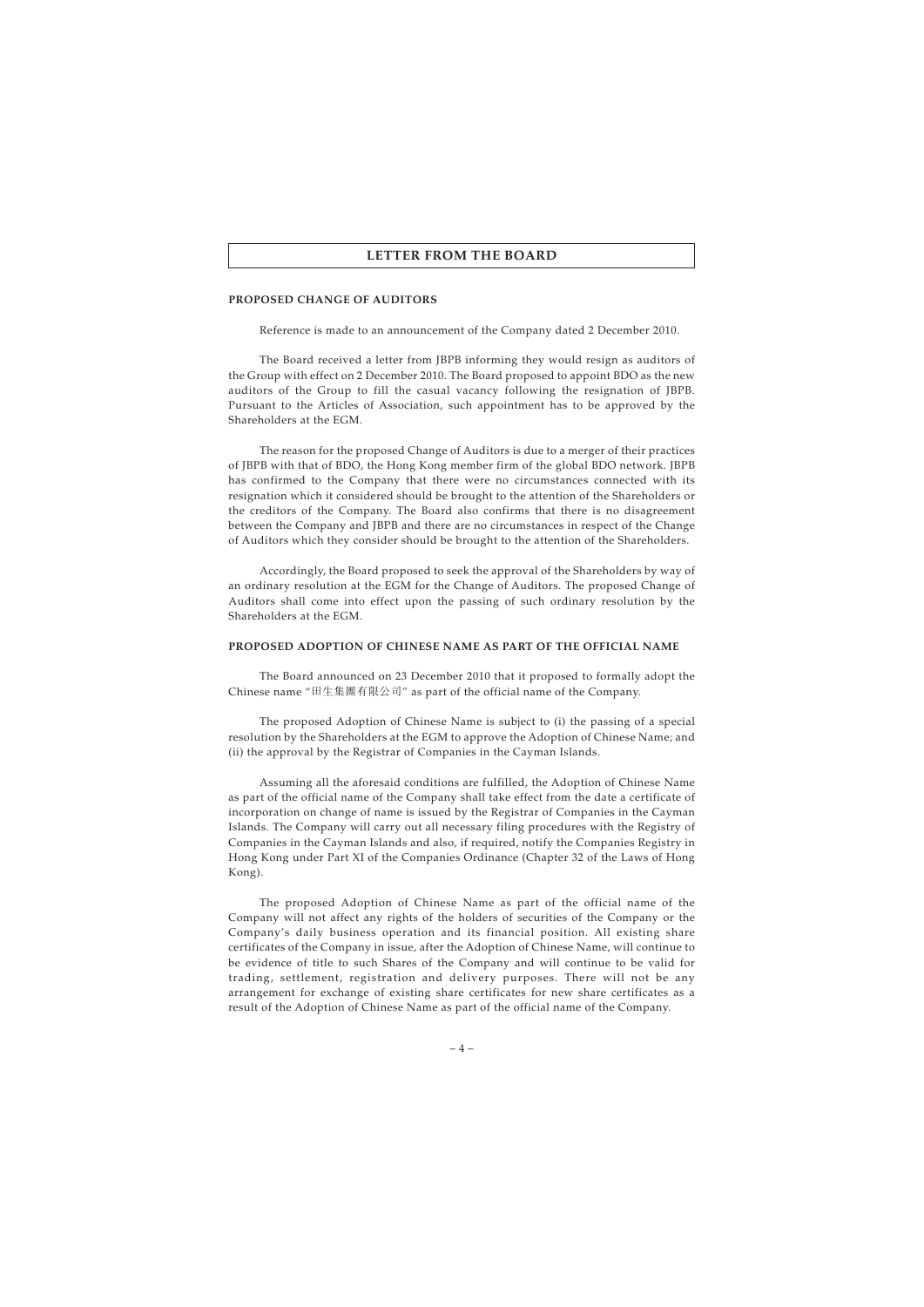The stock short names for trading in the Shares on the Stock Exchange, namely "RICHFIELD GP" in English and "田生集團" in Chinese, remain unchanged.

Further announcement will be made by the Company in relation to the effective date of the Adoption of Chinese Name as part of the official name of the Company.

### **PROPOSED AMENDMENTS TO ARTICLES OF ASSOCIATION**

Reference is made to the announcement of the Company dated 23 December 2010 in relation to the proposed amendments to the Articles of Association. In order to reflect the changes in the appointment of auditors, the Board proposes to amend the Articles of Association as follows:

### **(i) The existing Article 155 provides that:**

- " $155. (1)$  At the annual general meeting or at a subsequent extraordinary general meeting in each year, the Members shall appoint an auditor to audit the accounts of the Company and such auditor shall hold office until the Members appoint another auditor. Such auditor may be a Member but no Director or officer or employee of the Company shall, during his continuance in office, be eligible to act as an auditor of the Company.
	- (2) A person, other than a retiring Auditor, shall not be capable of being appointed Auditor at an annual general meeting unless notice in writing of an intention to nominate that person to the office of Auditor has been given not less than fourteen (14) days before the annual general meeting and furthermore, the Company shall send a copy of any such notice to the retiring Auditor.
	- (3) The Members may, at any general meeting convened and held in accordance with these Articles, by special resolution remove the Auditor at any time before the expiration of his term of office and shall by ordinary resolution at that meeting appoint another Auditor in his stead for the remaining of his term."

It is proposed that the existing Article 155 be deleted in its entirety and be substituted by the following new Article 155:

" $155.$  (1) At the annual general meeting or at a subsequent extraordinary general meeting in each year, the Members shall appoint an auditor to audit the accounts of the Company and such auditor shall hold office until the next annual general meeting. Such auditor may be a Member but no Director or officer or employee of the Company shall, during his continuance in office, be eligible to act as an auditor of the Company.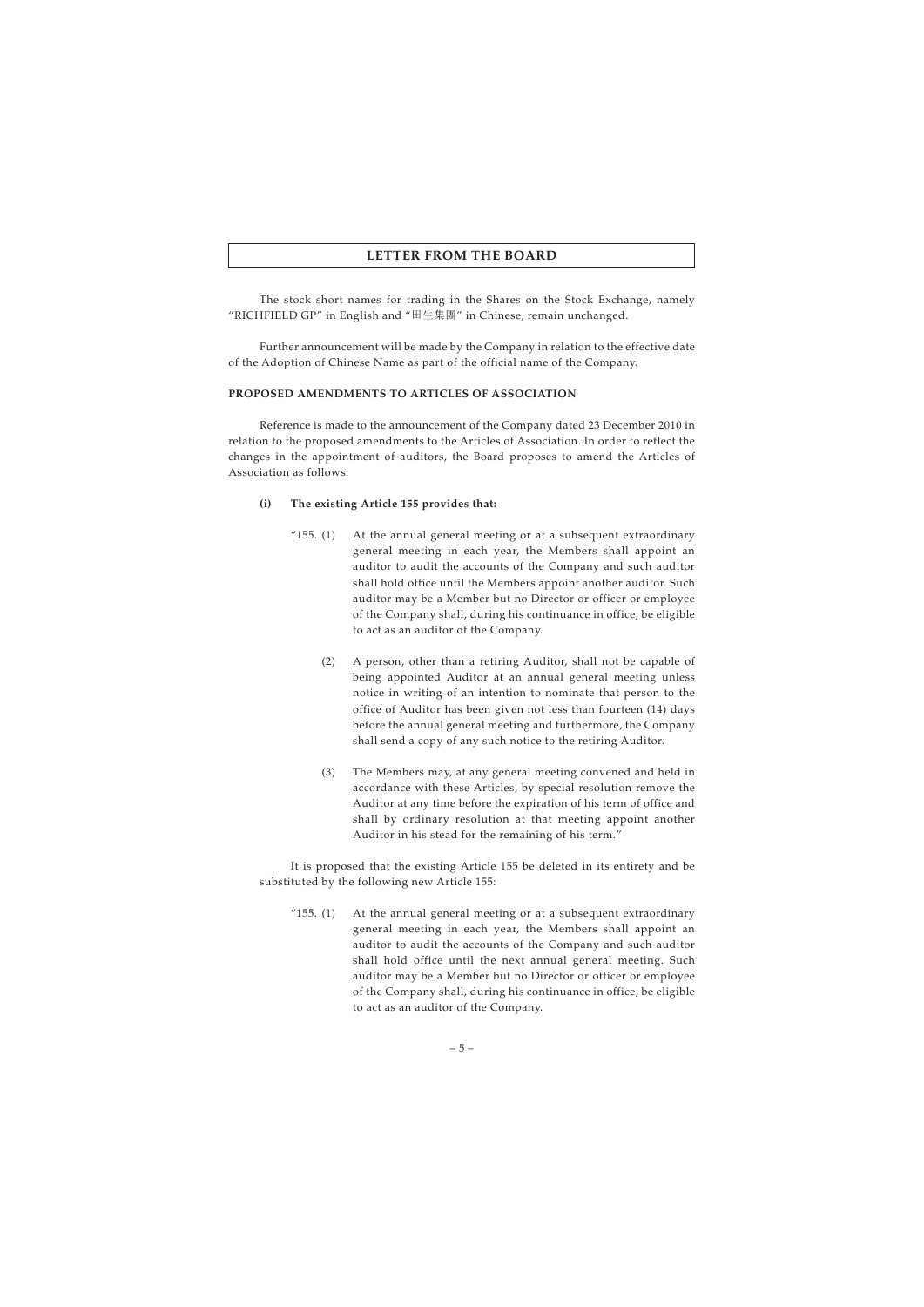(2) The Members may, at any general meeting convened and held in accordance with these Articles, by special resolution remove the Auditor at any time before the expiration of his term of office and shall by ordinary resolution at that meeting appoint another Auditor in his stead for the remaining of his term."

#### **(ii) The existing Article 158 provides that:**

"158. If the office of auditor becomes vacant by the resignation or death of the Auditor, or by his becoming incapable of acting by reason of illness or other disability at a time when his services are required, the Directors shall as soon as practicable convene an extraordinary general meeting to fill the vacancy."

It is proposed that the existing Article 158 be deleted in its entirety and be substituted by the following new Article 158:

"158. If the office of auditor becomes vacant by the resignation or death of the Auditor, or by his becoming incapable of acting by reason of illness or other disability at a time when his services are required, the Directors shall fill the vacancy and fix the remuneration of the Auditor so appointed."

Details regarding the proposed amendments to the Articles of Association are set out in the notice of the EGM. The proposed amendments to the Articles of Association are subject to the approval of the Shareholders by way of a special resolution to be proposed at the EGM.

Further, a special resolution will be proposed at the EGM for the adoption of the amended and restated memorandum and Articles of Association incorporating the Adoption of Chinese Name (if approved by Shareholders) and such proposed amendments and all previous amendments made pursuant to resolutions passed by the Shareholders at general meetings.

### **EGM**

The notice of EGM is set out on pages 8 to 10 of this circular. At the EGM, ordinary resolution will be proposed to approve the Change of Auditors; whereas special resolutions will be proposed to approve the Adoption of Chinese Name and the amendments to Articles of Association.

A form of proxy for use at the EGM is enclosed with this circular. Whether or not you intend to attend such meeting, please complete and return the enclosed form of proxy in accordance with the instructions printed thereon and return it to the branch share registrar of the Company in Hong Kong, Tricor Tengis Limited at 26th Floor, Tesbury Centre, 28 Queen's Road East, Wanchai, Hong Kong as soon as possible and in any event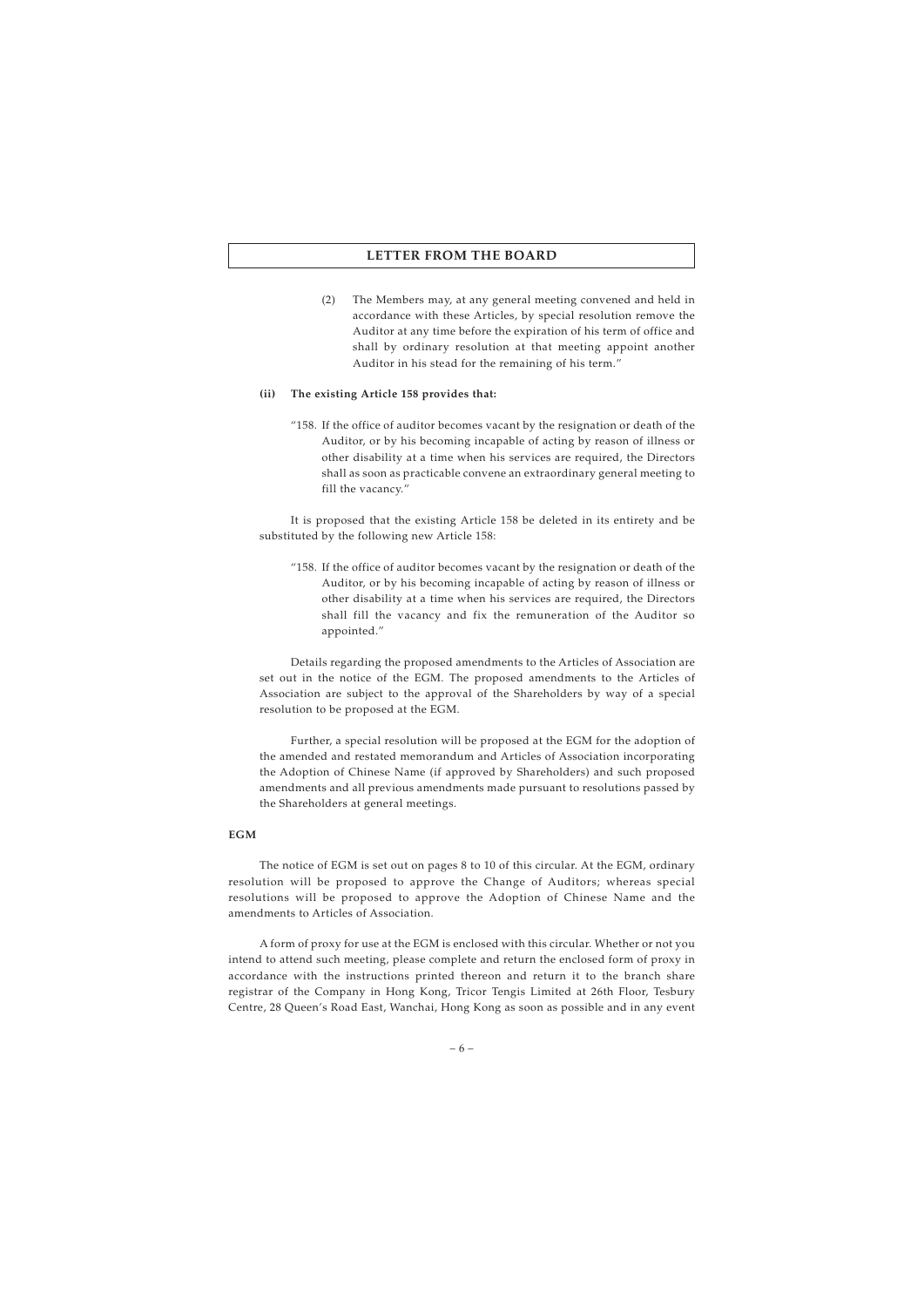not less than 48 hours before the time appointed for holding such meeting. Completion and return of the form of proxy will not prelude Shareholders from attending and voting at the EGM if they do wish.

To the best of the Directors' knowledge, information and belief having made all reasonable enquiries, no Shareholders will be required to abstain from voting on any resolutions to be approved at the EGM.

### **LISTING RULES REQUIREMENT**

According to Rule 13.39(4) of the Listing Rules, any vote of the Shareholders at the EGM must be taken by poll. Therefore, all the resolutions put to the vote at the EGM will be taken by way of poll and an announcement will be made after the EGM on the results of the EGM.

### **RESPONSIBILITY STATEMENT**

This circular, for which the Directors collectively and individually accept full responsibility, includes particulars given in compliance with the Listing Rules for the purpose of giving information with regard to the Company. The Directors, having made all reasonable enquiries, confirm that to the best of their knowledge and belief the information contained in this circular is accurate and complete in all material respects and not misleading or deceptive, and there are no other matters the omission of which would make any statement herein or this circular misleading.

#### **RECOMMENDATION**

The Board is of the opinion that the proposed Change of Auditors, the proposed Adoption of Chinese Name and the proposed amendments to the Articles of Association are in the best interests of the Company and the Shareholders as a whole, and therefore recommend you to vote in favour of the resolutions to be proposed at the EGM.

> Yours faithfully, By Order of the Board **Richfield Group Holdings Limited Lee Wing Yin** *Executive Director*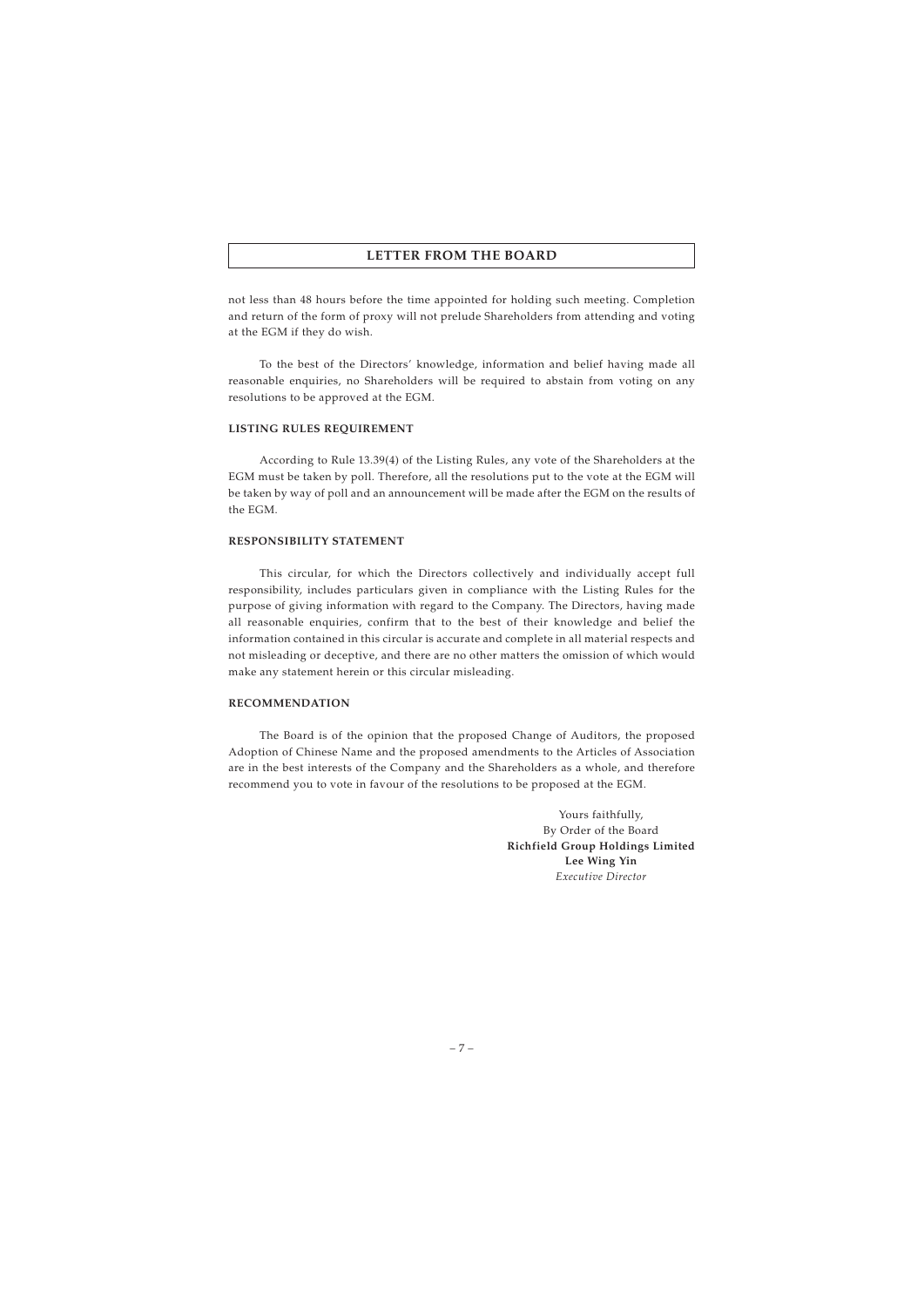## **NOTICE OF EGM**



### **NOTICE OF EXTRAORDINARY GENERAL MEETING**

**NOTICE IS HEREBY GIVEN THAT** an extraordinary general meeting of the members of Richfield Group Holdings Limited (the "Company") will be held at Unit 1207, 12th Floor, Silvercord Tower 2, 30 Canton Road, Tsim Sha Tsui, Kowloon, Hong Kong on Monday, 31 January 2011 at 3:00 p.m. for the purposes of, among other matters, considering and, if thought fit, passing the following resolutions with or without amendments as resolutions of the Company:

#### **ORDINARY RESOLUTION**

1. "**THAT** BDO Limited be and is hereby appointed as the auditors of the Company and its subsidiaries to fill the vacancy occasioned by the resignation of JBPB & Co (formerly known as Grant Thornton Hong Kong), to hold office until the conclusion of the next annual general meeting of the Company and the board of directors of the Company (the "**Directors**") be and is hereby authorised to fix the remuneration of the auditors of the Company."

### **SPECIAL RESOLUTIONS**

2. "**THAT** the name of the Company be changed (i) from"**Richfield Group Holdings Limited**" to "**Richfield Group Holdings Ltd**" and subsequently (ii) from "**Richfield Group Holdings Ltd**" to "**Richfield Group Holdings Limited 田生集團有限公司**" (the "**Name Change**") and THAT such documents in connection with the Name Change be filed and registered with the Registrar of Companies in the Cayman Islands and, if required, the Registrar of Companies in Hong Kong and that the Directors be and are hereby authorised to do all such acts, deeds and things as they shall, in their absolute discretion, deem fit in order to effect and implement such Name Change by the Company."

*<sup>\*</sup> For identification purposes only*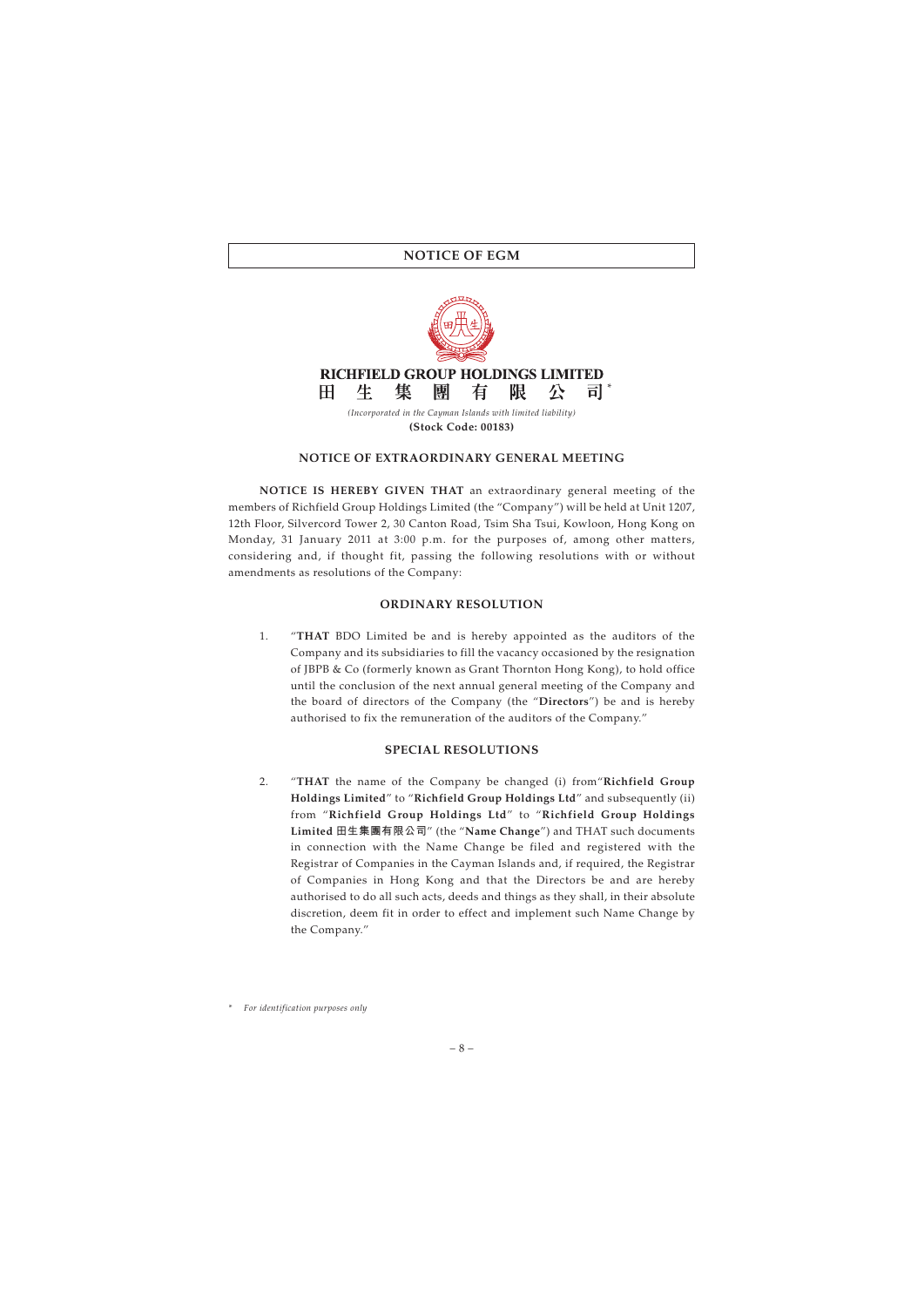## **NOTICE OF EGM**

- 3. (A) "**THAT** the articles of association (the "**Articles**") of the Company be and are hereby amended in the following manner:
	- (i) Article 155

By deleting the existing Article 155 in its entirety and substituting therefor the following:

- "155. (1) At the annual general meeting or at a subsequent extraordinary general meeting in each year, the Members shall appoint an auditor to audit the accounts of the Company and such auditor shall hold office until the next annual general meeting. Such auditor may be a Member but no Director or officer or employee of the Company shall, during his continuance in office, be eligible to act as an auditor of the Company.
	- (2) The Members may, at any general meeting convened and held in accordance with these Articles, by special resolution remove the Auditor at any time before the expiration of his term of office and shall by ordinary resolution at that meeting appoint another Auditor in his stead for the remaining of his term."
- (ii) Article 158

By deleting the existing Article 158 in its entirety and substituting therefor the following:

"158. If the office of auditor becomes vacant by the resignation or death of the Auditor, or by his becoming incapable of acting by reason of illness or other disability at a time when his services are required, the Directors shall fill the vacancy and fix the remuneration of the Auditor so appointed."